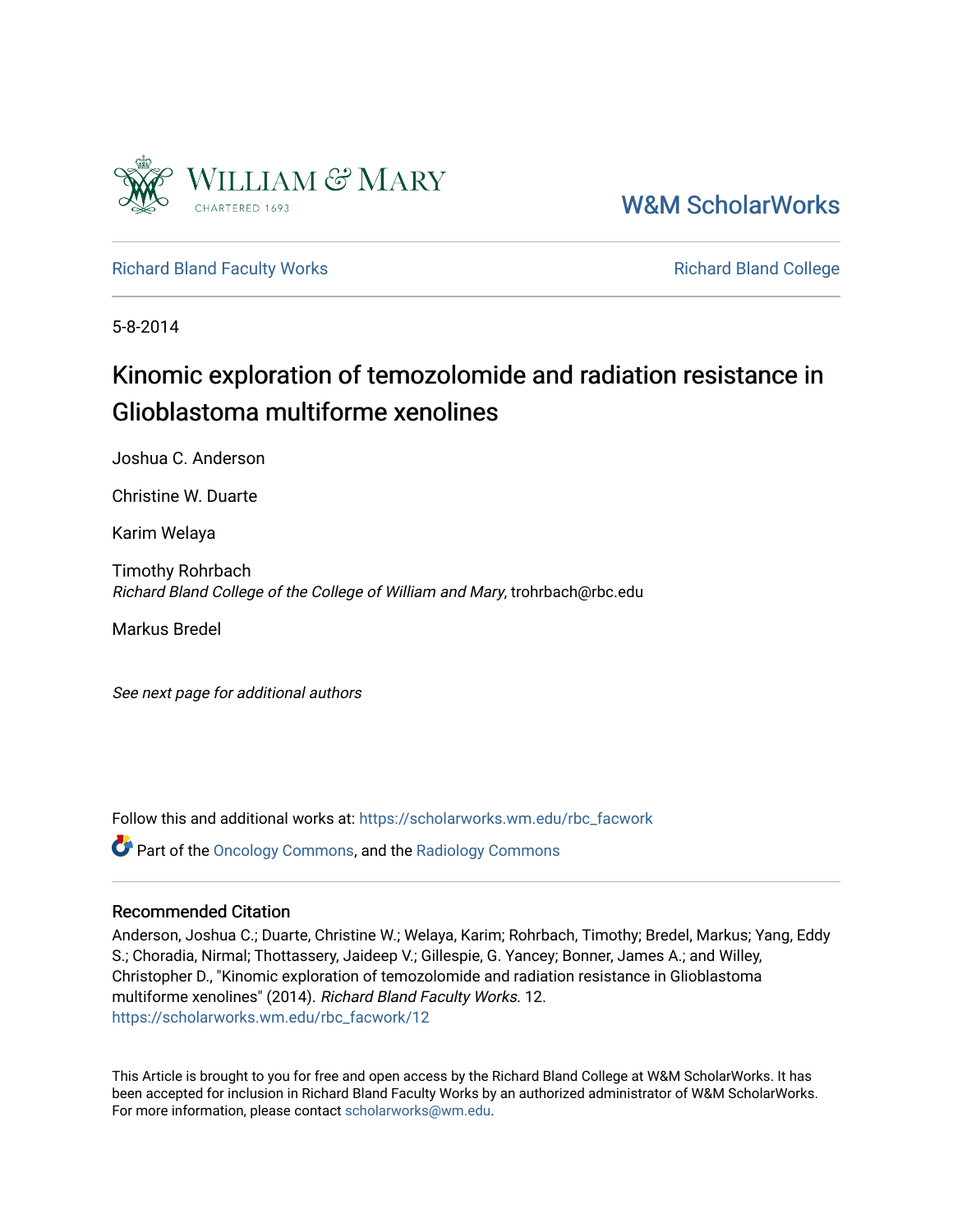## Authors

Joshua C. Anderson, Christine W. Duarte, Karim Welaya, Timothy Rohrbach, Markus Bredel, Eddy S. Yang, Nirmal Choradia, Jaideep V. Thottassery, G. Yancey Gillespie, James A. Bonner, and Christopher D. Willey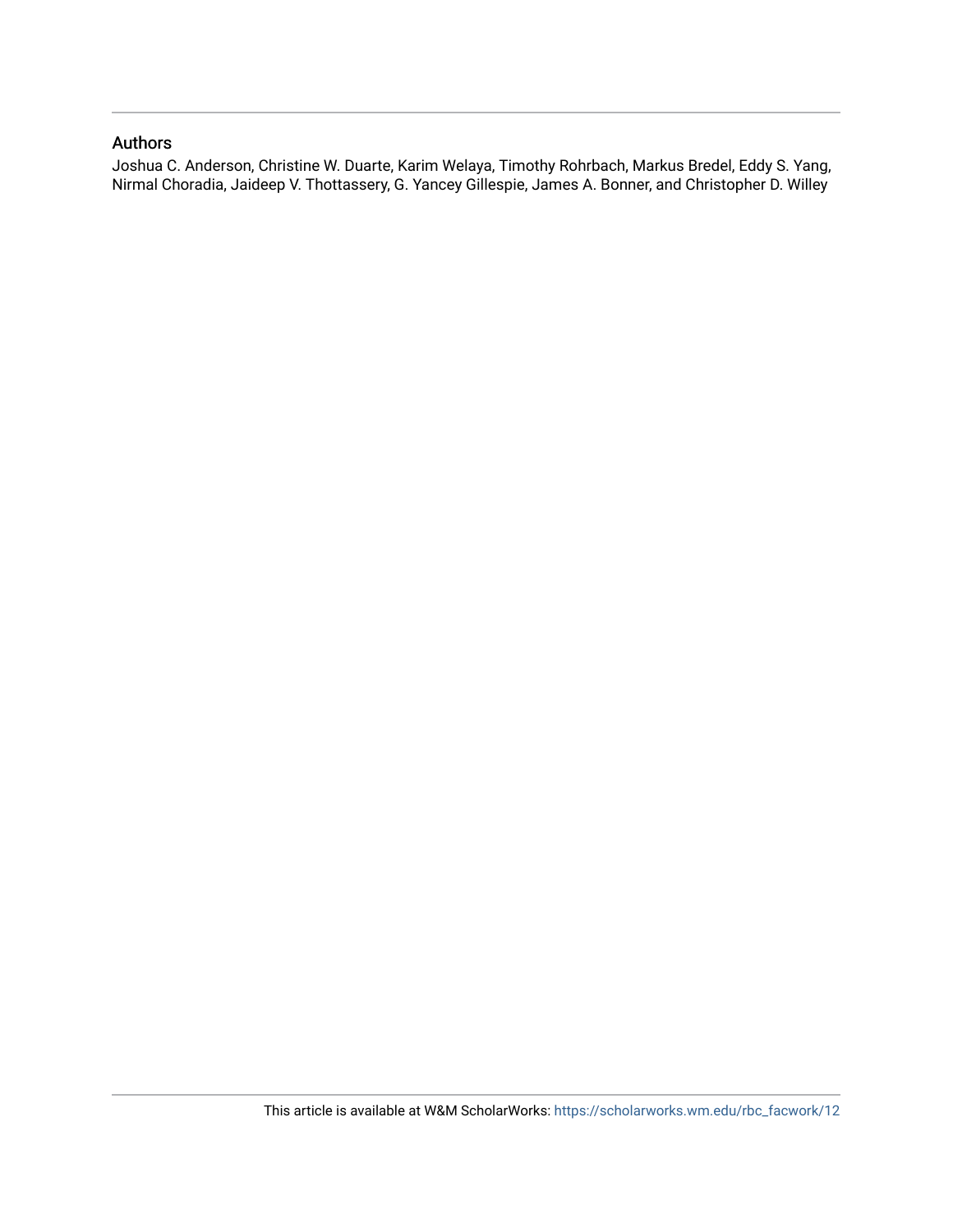

# NIH Public Access

**Author Manuscript**

*Radiother Oncol*. Author manuscript; available in PMC 2015 June 01.

# Published in final edited form as:

*Radiother Oncol*. 2014 June ; 111(3): 468–474. doi:10.1016/j.radonc.2014.04.010.

# **Kinomic exploration of temozolomide and radiation resistance in Glioblastoma multiforme xenolines**

**Joshua C. Anderson**1, **Christine W. Duarte**2, **Karim Welaya**1,4, **Timothy D. Rohrbach**1, **Markus Bredel**1, **Eddy S. Yang**1, **Nirmal Choradia**1, **Jaideep V. Thottassery**3, **G. Yancey Gillespie**1, **James A. Bonner**1, and **Christopher D. Willey**1,\*

<sup>1</sup>The University of Alabama at Birmingham, AL, USA

<sup>2</sup>Maine Medical Center Research Institute, Portland, ME, USA

<sup>3</sup>Southern Research Institute, Birmingham, USA

<sup>4</sup>University of Alexandria, Alexandria, Egypt

# **Abstract**

**Background and Purpose—***Glioblastoma multiforme* (GBM) represents the most common and deadly primary brain malignancy, particularly due to temozolomide (TMZ) and radiation (RT) resistance. To better understand resistance mechanisms, we examined global kinase activity (kinomic profiling) in both treatment sensitive and resistant human GBM patient-derived xenografts (PDX or "xenolines").

**Materials and Methods—**Thirteen orthotopically-implanted xenolines were examined including 8 with known RT sensitivity/resistance, while 5 TMZ resistant xenolines were generated through serial TMZ treatment *in vivo*. Tumors were harvested, prepared as total protein lysates, and kinomically analyzed on a PamStation®12 high-throughput microarray platform with subsequent upstream kinase prediction and network modeling.

**Results—**Kinomic profiles indicated elevated tyrosine kinase activity associated with the radiation resistance phenotype, including FAK and FGFR1. Furthermore, network modeling showed VEGFR1/2 and c-Raf hubs could be involved. Analysis of acquired TMZ resistance revealed more kinomic variability among TMZ resistant tumors. Two of the five tumors displayed significantly altered kinase activity in the TMZ resistant xenolines and network modeling indicated PKC, JAK1, PI3K, CDK2, and VEGFR as potential mediators of this resistance.

Presented at the 13<sup>th</sup> International Wolfsberg Meeting 2013

Conflicts of Interest: No conflicts to disclose

<sup>© 2014</sup> Elsevier Ireland Ltd. All rights reserved.

<sup>\*</sup>Address correspondence to: Christopher D. Willey, MD, PhD, The University of Alabama at Birmingham, Department of Radiation<br>Oncology, Hazelrig-Salter Radiation Oncology Center, Room 2232C, 619 19<sup>th</sup> Avenue South, Birming States of America, cwilley@uab.edu.

**Publisher's Disclaimer:** This is a PDF file of an unedited manuscript that has been accepted for publication. As a service to our customers we are providing this early version of the manuscript. The manuscript will undergo copyediting, typesetting, and review of the resulting proof before it is published in its final citable form. Please note that during the production process errors may be discovered which could affect the content, and all legal disclaimers that apply to the journal pertain.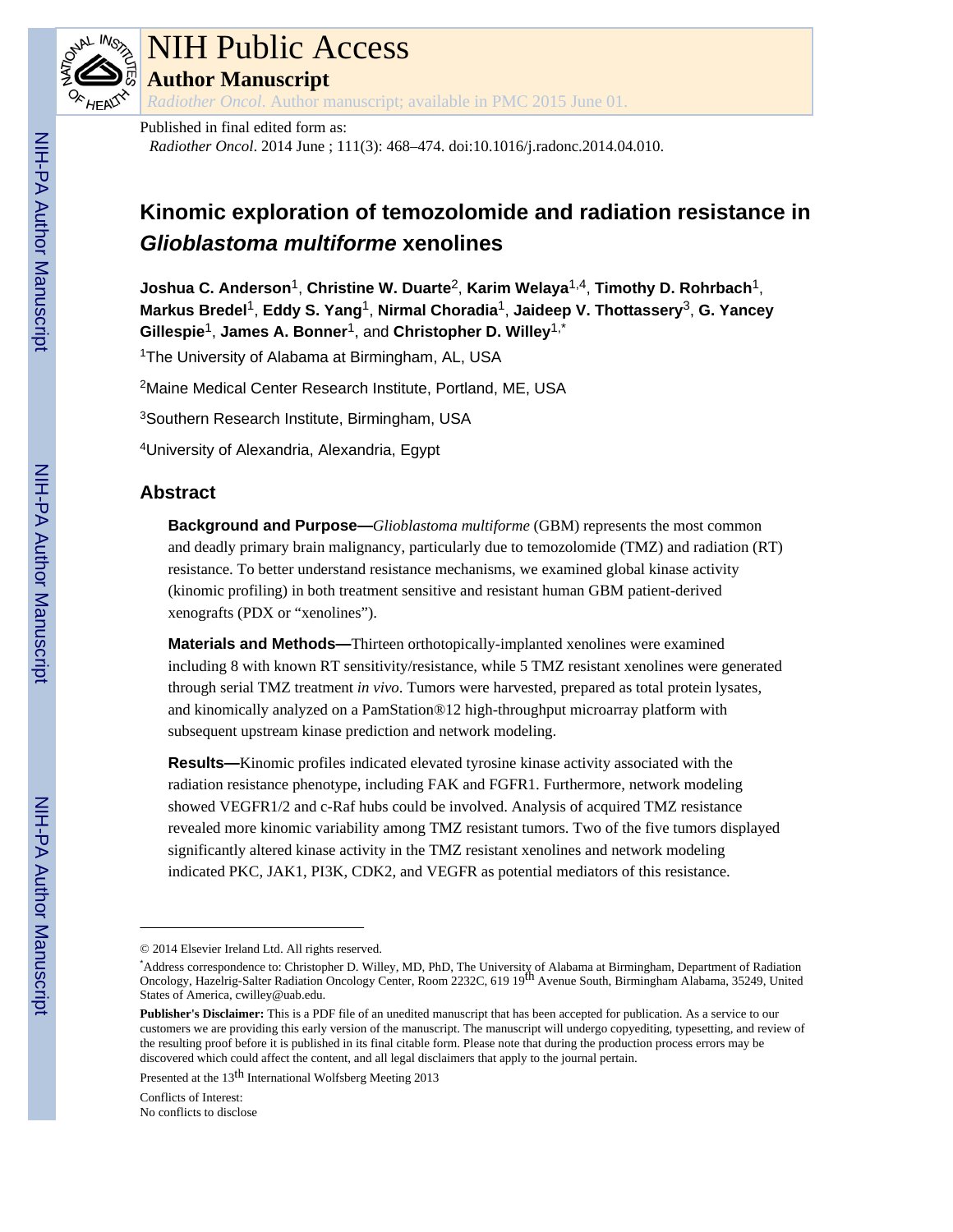**Conclusions—**GBM xenolines provide a phenotypic model for GBM drug response and resistance that when paired with kinomic profiling identified targetable pathways to inherent (radiation) or acquired (TMZ) resistance.

#### **Keywords**

Glioblastoma; xenolines; kinomics; temozolomide; array profiling

#### **Introduction**

GBM is the most deadly malignant brain tumor with an incidence of 14,000 new cases each year in the United States comprising 40–60% of all malignant gliomas [1]. Several genetic and clinical factors affect the prognosis of GBM but generally it has a poor prognosis with a median overall survival of only 14 months with even the most current therapies [2].

GBM is managed with tri-modality therapy including surgery ("maximal safe resection" for the purpose of debulking and pathological sampling), followed by localized radiotherapy (RT) [3], combined with temozolomide (TMZ, an oral alkylating agent) in fit patients [4,5]. Additional chemotherapeutic agents have been tested, and in the case of bevacizumab (a monoclonal antibody that binds to VEGF-A) has shown promise in phase II investigation [6], although it was not shown to be beneficial in a phase III trial [7]. Unfortunately, all available modalities do little to improve outcome in GBM and it is still difficult to achieve local control in many of the patients [8] due to the high incidence of recurrence in these tumors with development of resistance towards these therapies [9]. As such, there has been intense effort devoted to unraveling the molecular biology of this disease in hopes of finding better treatments.

Verhaak et al. identified four molecular subtypes of GBM based on the high content -omic data from The Cancer Genome Atlas (TCGA), including the Classical, Mesenchymal, Proneural and Neural subtypes using the expression of 840 genes representing distinct signaling axes [10]. The *Classical* subtype was characterized by chromosome 7 amplification associated with loss of chromosome 10. Additionally, 97% of the Classical tumors had gene amplification of the EGFR receptor tyrosine kinase. *Mesenchymal* tumors had frequent NF1 focal gene deletions leading to lower protein expression levels of NF1. Overexpression of genes in the TNF superfamily and NFκB pathway were also observed in the *Mesenchymal subtype. Proneural* tumors exhibited 2 major alterations, the first of these being focal amplification and subsequent high levels of PDGFRA gene expression. The second alteration involved point mutations in IDH1. Lastly the *Neural* subtype was characterized by over expression of neuronal markers, such as NEFL, GABRA1, SYT1, and SLC12A5. Even though these subtypesare characterized by alteration in specific kinase signaling pathways, successful translation of these findings into clinical application has not been possible.

Genetic testing has also not been as successful as anticipated in GBM, which is not completely unexpected as genetic or epigenetic alterations may not strongly correlate with altered protein function at the level of therapeutic intervention. Brennan et al. showed this to be the case in GBM for PDGFB where protein levels showed no correlation with mRNA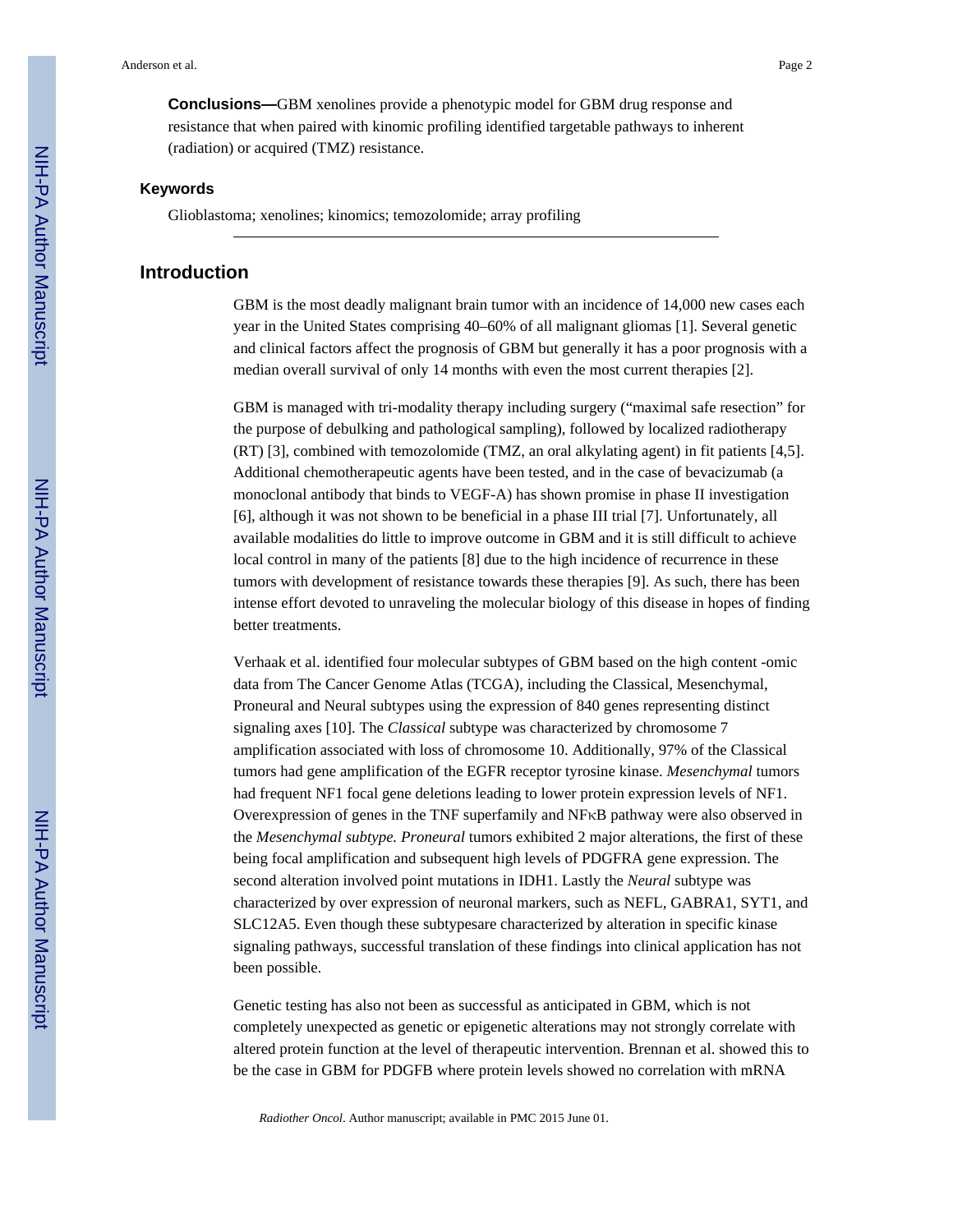Anderson et al. Page 3

expression [11]. Similarly, most kinases are regulated through post-translational modification, which may explain the disconnect between the Reverse Phase Protein Array (RPPA) data and the genomic/transcriptomic data seen in the recent TCGA update [12]. There has been interest in trying to profile kinases within brain tumors although some studies rely on mRNA expression for drug candidate target identification [13]. While proteomic and functional proteomic assessments have been made in gliomas [14–16], true measurements of global kinase activity (kinomic profiling) are very few. In one reported study, Sikkema et al. obtained kinomic profiles of pediatric brain tumors including astrocytoma, ependymoma and medulloblastoma using the PamChip® tyrosine kinase profiling system to identify targetable kinase signalling pathways [17], identifying 30 substrates (of the total 144) to be phosphorylated in >90% of the brain tumor lysates with 11 of these substrates showing tumor specificity including CDK2, c-MET, and EGFR-derived substrates.

Multiple mechanisms responsible for RT resistance in GBM have been proposed in the literature including activation of PI3K/Akt signaling axis inhibiting apoptosis and enhancing cell survival rendering the cells resistant to multiple external factors [18–20]. Enhanced DNA repair in CD133 positive cells present at high levels in some tumors also mitigates the effects of RT [21,22]. Other factors include increased levels of EGFR and VEGFR, that can be further modified by hypoxia, leading to activation of pathways promoting proliferation, survival, and angiogenesis in the tumor and stromal component, reducing the response to RT [23–25]. As for TMZ, the most studied mechanism for resistance is the overexpression of MGMT (O6-methylguanine–DNA-methyltransferase), which is a cellular DNA repair protein that removes adducts important in the cytotoxic effect of TMZ [9,26]. Similarly, overexpression of the DNA repair protein ALKBH2 can also mitigate the effects of DNA alkylating agents [27]. While proteomic analysis has been done for chemoresistance in GBM, this has focused more on older chemotherapies such as 1, 3-bis (2-chloroethyl)-1 nitrosourea (BCNU) [28].

The molecular biology of GBM and the underlying mechanisms of treatment-resistance are complex, and it is clear that kinase signaling is important in the progression and treatment resistance of these malignant tumors [29]. Importantly, kinases are highly targetable with kinase inhibitors being one of the largest classes of new drug development in oncology [30]. For this reason, we sought to analyze the kinomic determinants of TMZ and RT sensitivity in the most clinically relevant model of GBM, that of patient-derived xenografts ("xenolines" or "PDX") [31–33].

## **Material and Methods**

#### **Human Glioma Xenolines**

A panel of 13 human high-grade glioma xenolines was maintained by serial passage in athymic nude mice as described previously [31–33]. Some of these xenoline tumors were previously developed by Dr. Jann Sarkaria (Mayo Clinic, Rochester, MN) and provided to the UAB Brain Tumor Animal Model Core facility (directed by Dr. Yancey Gillespie) while some were produced at UAB. Of these, 5 tumors were developed as TMZ-resistant isogenic pairs through serial TMZ treatment of *in vivo* passaged tumors in nude mice, while 8 of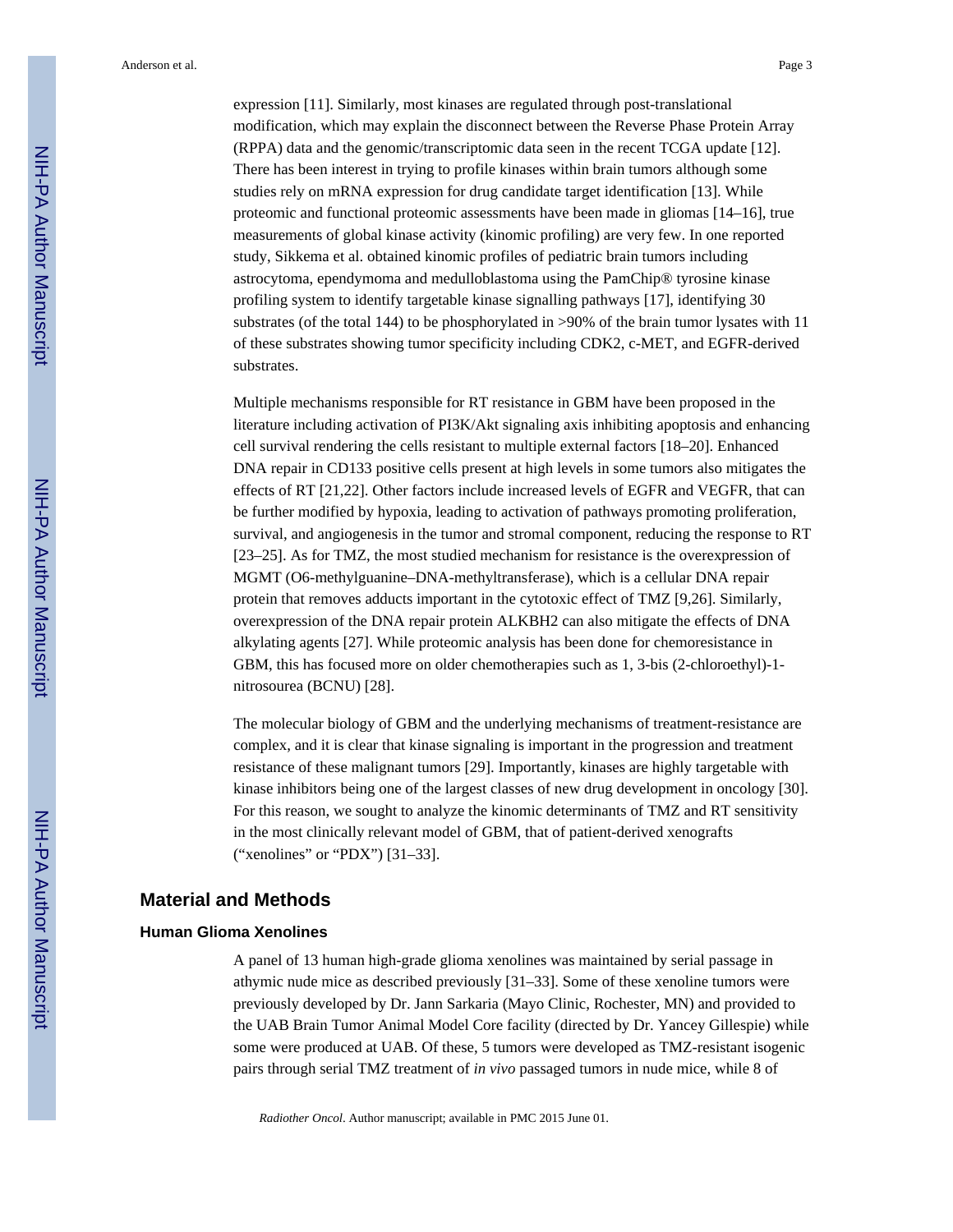these tumors had previously determined radiation sensitivity profiles [31]. All animal studies were approved by annual review of all methods and procedures by the Institutional Animal Care and Use Committee. To establish intracranial gliomas for characterization, tumors were harvested aseptically, disaggregated with a mixture of enzymes, washed and adjusted to 60  $\times$ 10<sup>6</sup> viable (trypan-blue excluding) cells/mL of serum-free DMEM/F12 medium (MediaTech) containing 5% methylcellulose (400 kDa). Anesthetized athymic nude mice were injected intracranially into the right caudate putamen nucleus with 5  $\mu$ L of each xenoline cell suspension. Mice were monitored daily and as each developed signs of neurological impairment, the mouse was killed by  $CO<sub>2</sub>$  inhalation, perfused with ice-cold phosphate buffered saline and the brain removed. Tumor tissue was surgically excised aseptically. Mean survival post implantation time per each xenoline across biological replicates was recorded.

#### **Kinomic profiling**

Each of the tumors in Table 1 was analyzed separately as biological replicates from three individual mice, with each tumor lysed independently and analyzed on a separate array, and on a separate chip. Kinomic profiling of xenoline lysates (lysed in M-Per lysis buffer, Pierce) containing 1:100 Halt's protease and phosphatase inhibitors (Pierce cats. 78420, 78415) was conducted in the UAB Kinome Core [\(www.kinomecore.com](http://www.kinomecore.com)) using the PamStation®12 platform, manufactured by PamGene ('s-Hertogenbosch, Netherlands) similar to our previous work [34]. Briefly after protein quantification (BCA protein determination, Pierce Scientific), total protein lysates were loaded onto the appropriate PamChip® [PTK (tyrosine kinome) or STK (serine/threonine kinome)] in kinase buffer. This platform utilizes a high throughput peptide microarray system analyzing 144 individual tyrosine phosphorylatable peptides, or 144 serine and threonine phosphorylatable peptides imprinted and immobilized in a 3D format to assess kinomic activity in cell or tissue lysates (Figure 1). FITC conjugated antibodies are used for visualization during and after lysates are pumped through the array. Capture of peptide phosphorylation signal is via a computercontrolled charge-coupled device (CCD). Kinomic profiling was analyzed using the Evolve (PamGene) software for initial sample and array processing as well as image capture and BioNavigator (PamGene) for raw data transformation into kinetic (initial velocity) and steady state (postwash) values. Significantly altered peptide lists (phosphosubtrates) were generated for the GBM xenoline lysates based on differences between TMZ resistant and sensitive and again between radioresistant and radiosensitive lysates. These were then uploaded to GeneGo MetaCore (portal.genego.com, Thompson Reuters) for network analysis. Significantly altered peptide lists were cross compared for recurrent upstream kinases as listed per residue in Kinexus kinase predictor ([www.phosphonet.ca](http://www.phosphonet.ca)), and scored according to occurrence with a scoring penalty for being present on both sensitive and resistant lists.

#### **Statistics**

Kinomic heatmaps were generated based on the most highly variant (var) phosphosubstrates among the tumors tested using a var >0.65 for radiation resistant set and >0.75 for TMZ set for initial filtration. In addition, phenotypebased (e.g., RT resistant phenotype) kinomic signatures were generated for each phenotype and groups were compared using unpaired,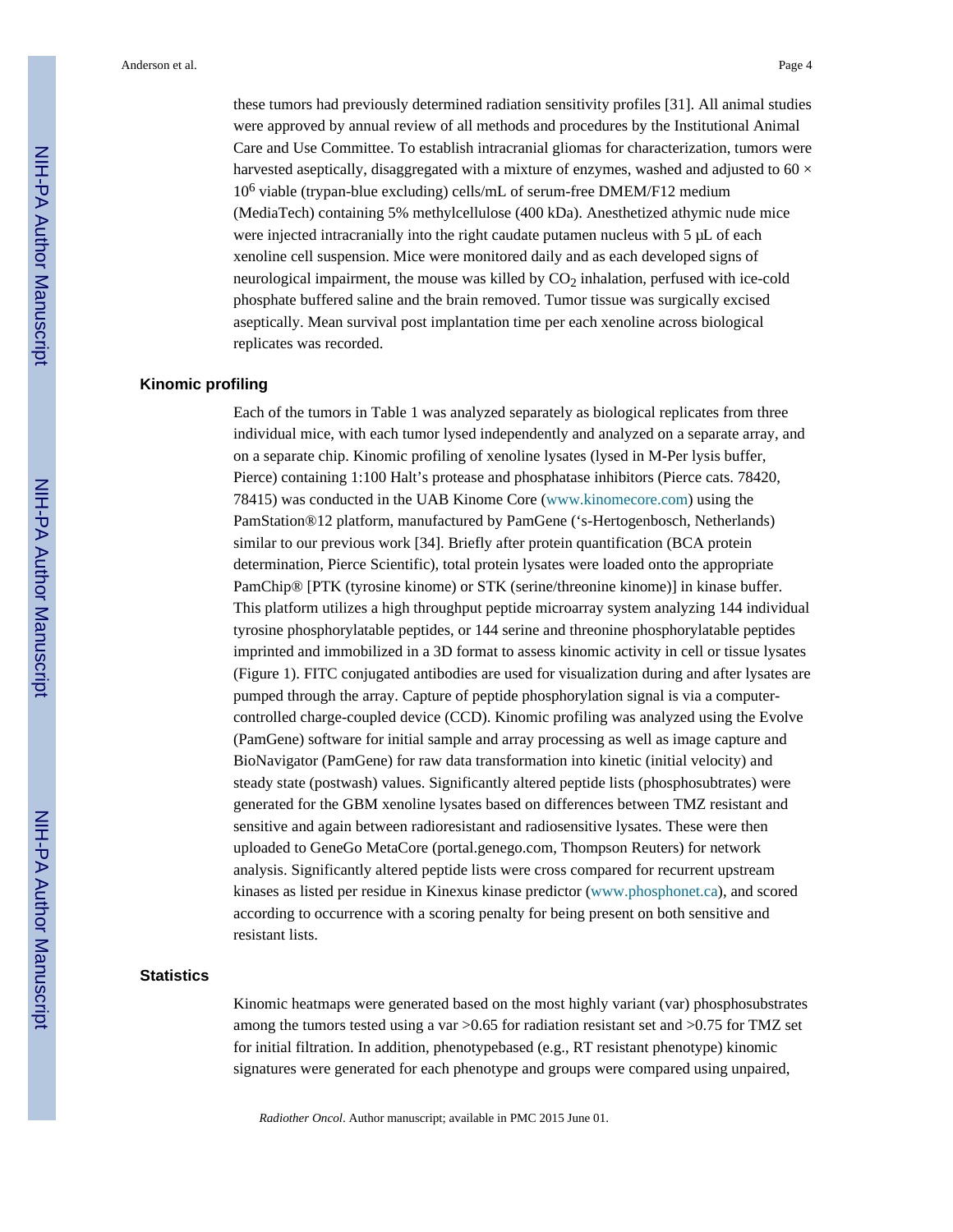and paired 2-sided students t-tests where applicable to generate lists of significantly altered peptides. False discovery rates (FDR) using the Benjamini-Hochberg method were calculated for peptides tested. For upstream kinase enrichment results for the radiation resistant phenotype, substrates that were significantly different between resistant and sensitive xenolines were analyzed. We chose to use a more liberal threshold for probes for performing network analysis ( $p<0.05$ , FDR $<0.5$ ) as is often done for pathway analysis.[35– 37] The top 10 kinases per phosphosubstrate were included, and for probes with multiple phosphorylatable residues, fractional contributions were calculated (i.e. if a probe had 4 residues, it got 0.25 for each residue that had the kinase in the top 10). The proportion of significant substrates that had a particular kinase was compared to the proportion of nonsignificant substrates containing the same kinase. A Fisher's Exact test was used to determine the significance of upstream kinase scoring.

#### **Kinase Activity Validation**

Focused validation of upstream kinases predicted to be active in the resistant tumors included Western blot of phosphotyrosine 397 of FAK, total FAK, phosphotyrosine 402 Pyk2, total Pyk2 (Cell Signaling Technology), Actin (Santa Cruz Biotechnology), as well as the phospho-FGFR1 enzyme-linked immunosorbent assay (Sandwich ELISA cat #12909; Cell Signaling Technology). Western blots were performed as described before.[34,38] ELISA was performed according to the manufacturer's instructions using 10 µg of lysate per sample.

#### **Results**

#### **GBM Xenoline Model**

In the current study, kinomic activity was measured in GBM xenolines with relevant phenotypic data as listed in Table 1. Patient derived xenolines were used as a model in order to best retain primary tumor characteristics. Kinase activity was measured in 13 GBM xenoline tumors using the PamStation®12 kinomic analysis platform that quantitates kinase activity by measuring the extent to which active kinases within the tumor lysates are capable of phosphorylating specific peptide substrate probes. The kinomic profiles were then compared between phenotypes (e.g. radiation sensitive tumor profiles versus radiation resistant tumor profiles). Significantly altered phosphosubstrates were then mapped to knowledge bases for upstream kinase prediction (Phosphonet) and network modeling (MetaCore) (Experimental model summarized in Figure 1).

#### **Radiation Resistance**

Eight xenolines with known radiation sensitivity (based on survival changes following irradiation) [31], were analyzed kinomically with phosphorylation profiles displayed in Figure 2. A variance filter (var > 0.65) was applied to the combined tyrosine kinome and serine/threonine kinome peptide probe phosphorylation ("phosphosubstrates") intensities in order to identify the phosphosubstrates that best distinguish this group of tumors. Hierarchical clustering of this variance-filtered dataset did not globally separate the tumors (cluster tree on X axis; top) based on radiation resistance (Figure 2A. X axis bottom; R (resistant) or S (sensitive)). We, therefore, used a supervised unpaired t-test comparing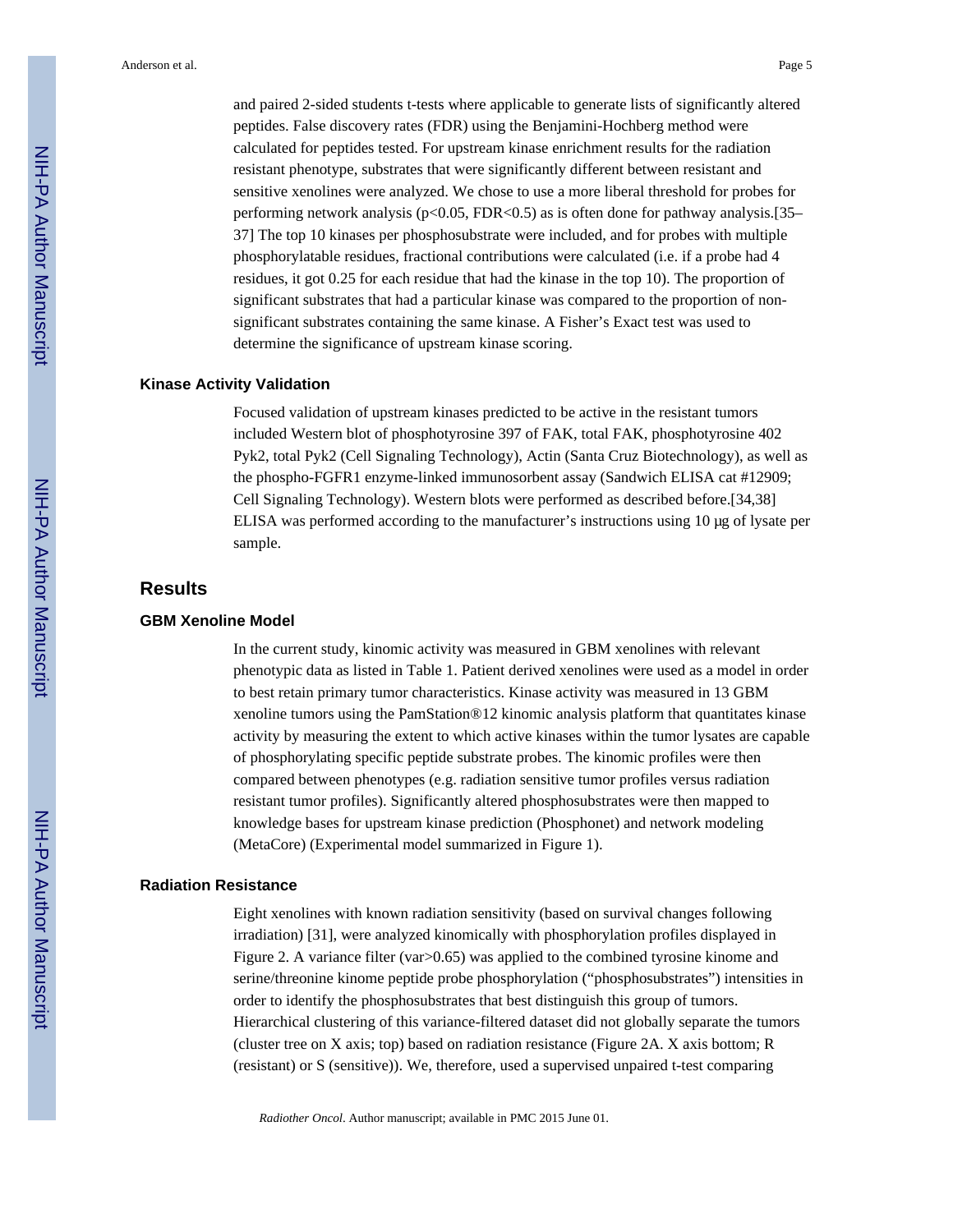biological replicate phosphosubstrate intensity means between the radiation sensitive and resistant tumors to identify kinomic profiles that significantly differentiated the resistant tumors (p<0.05 and FDR<0.5). These peptides are listed in Supplemental Table 1 and are depicted as a hierarchical clustered heatmap in Figure 2B. We then applied our upstream kinase algorithm (described in Materials and Methods), to generate a list of kinases likely involved in phosphorylating these residues and identified FAK kinase as the number one kinase involved in radiation resistance (Table 2).

To further analyze the kinomic profiles, we uploaded the Uniprot ID's of the parent gene for each of the significantly altered phosphosubstrates in the radiation resistant tumors and analyzed them using the network modeling knowledge base, MetaCore, and radiation resistance network hubs were mapped to the Direct Interactions Network in Supplemental Figure 1A that also identified FAK1 as the most connected node. Additional nodes of interest were identified using a more stringent FDR cutoff (Supplemental Figure 1B; FDR<0.3) through the Shortest Paths Network that included several non-receptor serine/ threonine and tyrosine kinases as shown in Supplemental Figure 1C (164 nodes).

A limitation of using phosphosubstrate patterns for identifying upstream kinases is due to the fact that kinases and substrates are "promiscuous;" in other words, each kinase can phosphorylate more than one substrate, and each substrate can be phosphorylated by more than one kinase. For this reason, the upstream kinase prediction algorithm and network modeling approach are tools for enriching for a group of kinases with higher likelihood of having enhanced activity in the model system. Therefore, we performed focused validation of some of the identified kinases. Interestingly, FAK showed the highest activity in the resistant GBM ortho 10 but only limited activity in the remaining tumors (Figure 2C) based on phosphotyrosine 397 FAK/total FAK ratio on Western blotting. Conversely, phospho-FGFR1 ELISA revealed elevated activity in all three resistant xenolines (0.15 v. 0.12, p=0.0479).

#### **Temozolomide Resistance**

The five isogenic pairs of xenolines selected for TMZ resistance through chronic exposure to TMZ were profiled for kinomic activity. To determine if there was a shared TMZ resistance pattern within the kinome, we used a paired t-test identifying peptides commonly altered in all 5 parental lines as a group relative to all 5 TMZ-resistant daughter lines (See Supplemental Table 2). This did not identify any significantly altered phosphosubstrates after accounting for FDR suggesting no common kinase driven pathway of TMZ resistance was present in these xenolines. This was confirmed through variance filtered (var  $>0.75$ ) hierarchical clustering as shown in Figure 3A with TMZ resistance denoted in the tumor name suffix ("T" for resistant daughter xenoline). As with radiation resistance, the global clustering did not segregate the isogenic pairs as a whole. However, 2 of the 5 pairs (GBM39/39T and GBM59/59T) showed striking differences in kinomic activity in their TMZ derived variants (predominantly increased activity in the TMZ resistant xenolines). Unsurprisingly, these 2 tumors had the highest number of altered and increased phosphosubstrates with very low FDRs (See Supplemental Tables 3 and 4) indicating a strong kinomic component in the TMZ resistance of these tumors. Direct Interaction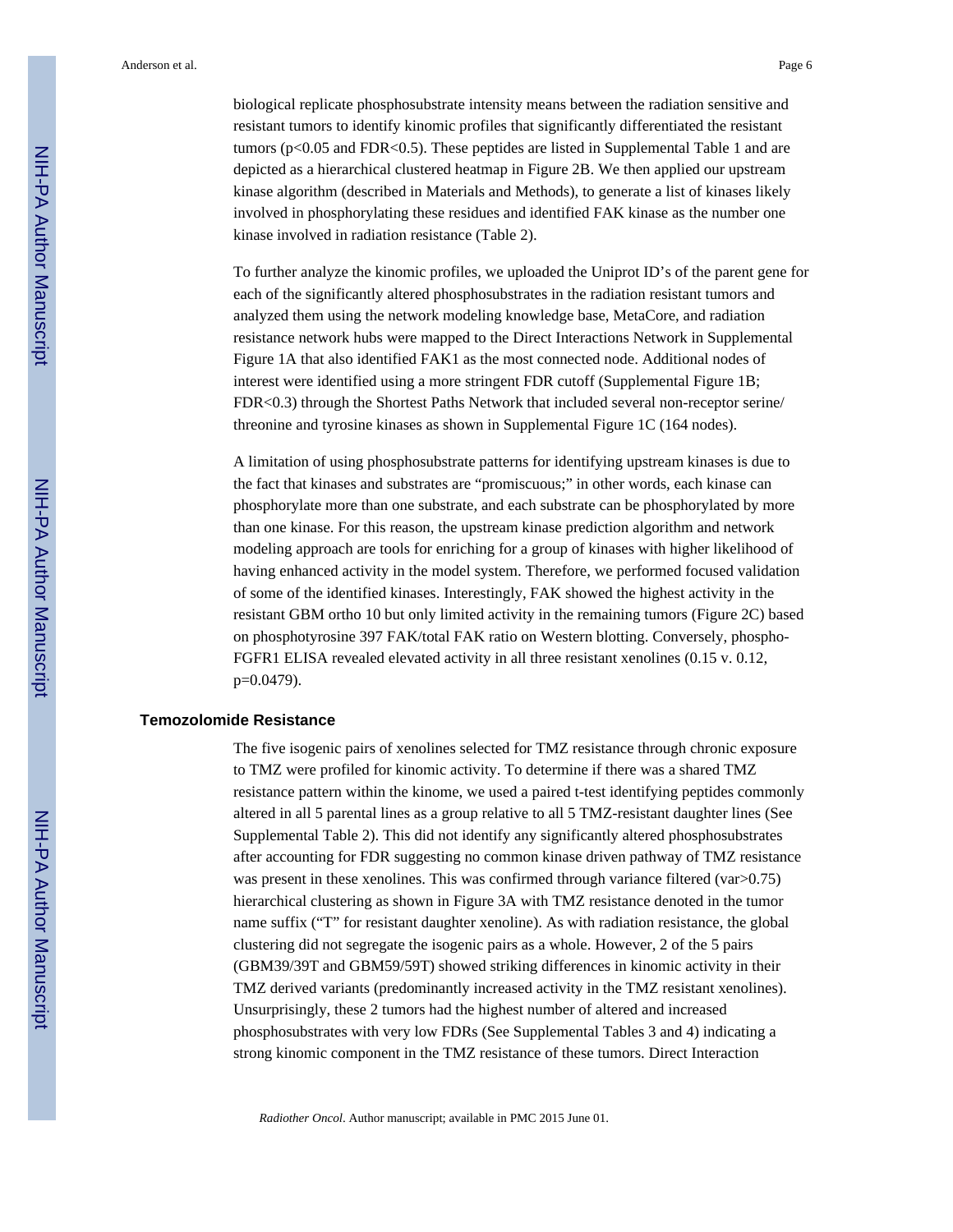Network Mappings of significant phosphosubstrates (FDR<0.1) altered in GBM39T (Figure 3B) and GBM59T (Figure 3C) suggest very different signaling pathways at work in these TMZ resistant tumors. For the remaining xenolines, although direct comparison of individual parent and corresponding TMZ resistant daughter did identify a few phosphosubstrates that were statistically significant (See Supplemental Tables 5–7), most of these changes were considered to be of low confidence due to high FDR values.

#### **Discussion**

Patient-derived GBM xenolines provide a powerful model for investigating resistance pathways to clinically relevant therapies, including TMZ and RT. These xenoline tumors retain alterations including EGFRvIII expression and wild-type EGFR amplification that are lost in many cell culture models of GBM grown in plastic [39]. This likely explains the histopathological similarity seen in these xenoline tumors reflecting the invasive and angiogenic nature of the primary tumors. As these tumors are derived from multiple independent patients, the biological scope of activated kinase activity, and potential response to therapeutic agents including TMZ and radiotherapy is more encompassing and representative of patient populations, than that of models based off of immortalized cell lines that have been passaged in serum and cultured on plastic. Given this model, the selection of therapeutic intervention should be as directed as possible to identify relevant targets. Here we used kinomic profiling to look at signal transduction pathways activated in TMZ and radiotherapy resistance, and we identified targetable kinase signaling pathways.

While current classification of GBM into genomically/transcriptomically derived subsets (i.e., molecular subtypes) does offer benefit with prognostic implications,[10] the use of DNA-based markers, such as gene copy number alteration in targets such as VEGFR and EGFR may not predict drug efficacy as most kinases are regulated post-translationally. EGFR is overexpressed in 50% of all gliomas with nearly half of them expressing the EGFRvIII mutant type, this is also true for VEGFR with high incidence of overexpression in glioma [40,41]. Unfortunately this cannot be used to accurately predict drug response, for example, although most GBMs overexpress VEGFR there is high incidence of relapse after treatment with bevacizumab in GBMs especially in the salvage setting [42]. Additionally, at the individual patient level, tumor signaling may not fall into a specific pre-defined category of molecular alterations. Thus, the need to profile signaling directly (e.g., kinomics) on a patient specific basis is paramount to successful drug selection. Indeed, we saw broad differences in signaling alterations both in scope (number) and pathways, within the 5 tumors with engineered TMZ resistance, where only 3 peptides were significantly altered globally, although individual tumors had distinct patterns. This variable kinomic activity seen in TMZ resistance is in stark contrast to the inherent radiation sensitivity profiles that did seem to suggest a more common kinomic pattern of resistance. Nevertheless, our focused validation of potential upstream kinases did show heterogeneity, particularly for FAK, though elevated FGFR1 activity was more uniform in the resistant tumors. Some of the key players identified in our network analysis have been garnering attention in the glioma biology field. FGFR has been implicated in carcinogenesis for a variety of tumors [43], but recent work has identified recurrent somatic alterations in low grade pilocytic astrocytomas [44] and transforming fusions of FGFR1 in GBM [45]. FAK signaling plays a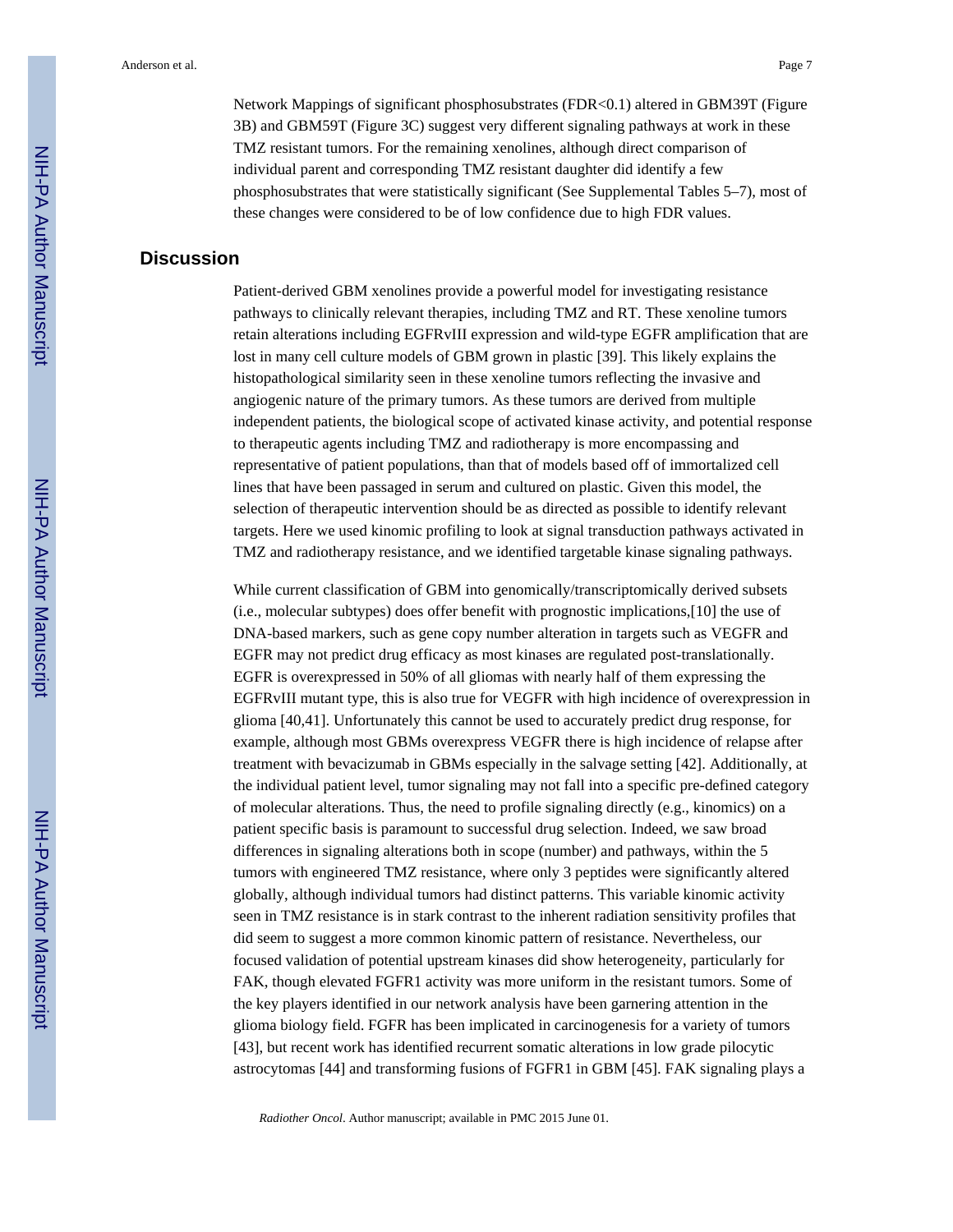Anderson et al. Page 8

role in proliferation and migration in GBM [46], and JNK, which is a member of the mitogen-activated protein kinase superfamily, has been implicated in many processes in GBM. Specifically, JNK is associated with the so called "stemness" of the glioma cells (i.e., maintenance of the stem cell properties through maintenance of self renewal of these cells [47]). Targeting of JNK 1 and JNK 2 significantly reduced the ability of new sphere formation in glioma cell lines and it also reduced colony-forming ability. Furthermore, it has been hypothesized that JNK is involved in glioma cell migration through the promotion of interactions between insulin-like growth factor binding protein 2 (IGFBP2) and  $\alpha$ 5 integrin [48]. Potentially, targeting these pathways prior to radiotherapy could enhance radioeffectiveness, and prognostically could be used to predict poor response. Given the nature of these molecules and pathways identified herein and their role in the progression, proliferation, migration and angiogenesis of GBM and other malignancies, this is not completely surprising.

Validation of these activated pathways in the context of targeted therapeutics is possible with this type of kinomics profiling. Versele *et al.* were able to generate a kinomic response predictor for a multi-targeted tyrosine kinase small molecule inhibitor by using kinomic profiles generated from phenotype-classified (inhibitor sensitive v. resistant) cancer cell lines. Specifically, they took lysates from 27 cancer cell lines and treated them (*ex vivo*) with the small molecule inhibitor just prior to kinomic profiling. The phosphosubstrates that differed between responders and non-responders generated a predictor for drug response in both *in vitro* and *in vivo* xenograft studies [49]. The potential to directly interrogate tissue specimens against potential kinase targeted therapeutics using the platform technology described here is attractive because it requires only small amounts of material (<10µg total protein). A potential therapeutic selection strategy might be: 1) Basal profiling to identify kinase targets, as we have done here; 2) Select a subset of likely kinase inhibitors based off of the basal profile; 3) Validate target-hit through *ex vivo* testing of the kinase inhibitor against the original biopsy specimen that can be performed in a short timeframe (within a few hours). This approach can be first tested using patient-derived xenolines as a biologically relevant or "proband" model of GBM where molecular profiling information can be more easily coupled with tumor phenotype characterization. Specifically, we believe that querying tumors at the level of planned intervention (e.g., kinase inhibition) should lead to the most informed clinical decisions. Likely, a combination of this kinomic data and relevant genomic, proteomic, histologic, and clinical data offers the best systems biology based approach to treating a complex disease such as GBM.

## **Supplementary Material**

Refer to Web version on PubMed Central for supplementary material.

#### **Acknowledgments**

This project has been funded in whole or in part with Federal Funds from the National Cancer Institute, National Institutes of Health, under Contract No. HHSN261200800001E. The content of this publication does not necessarily reflect the views or policies of the Department of Health and Human Services, nor does mention of trade names, commercial products, or organizations imply endorsement by the U.S. Government. We also acknowledge NCI grant P20 CA151129 (GYG), S08-221ST T04, and the National Brain Tumor Society Mary Catherine Calisto Systems Biology grant.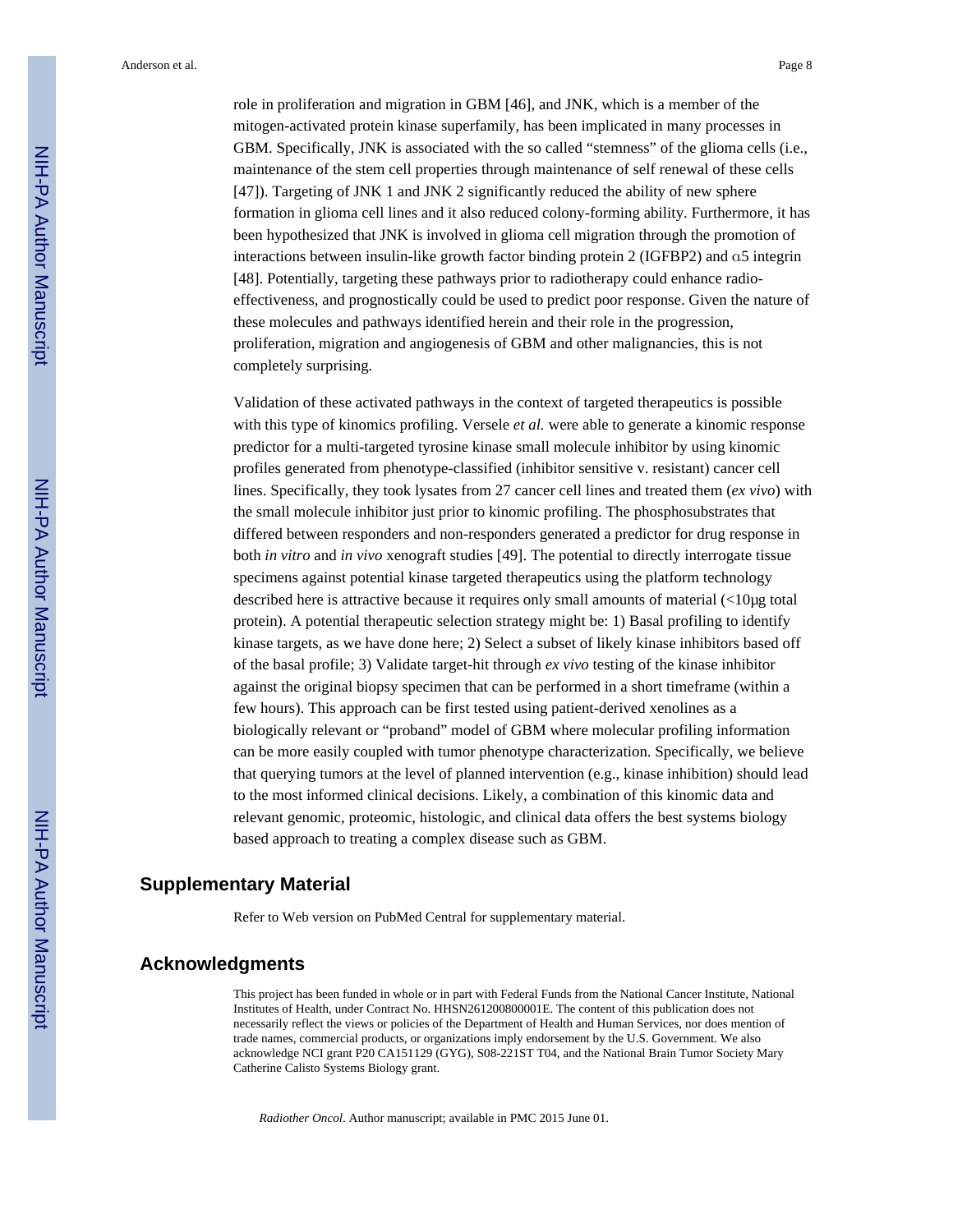# **References**

- 1. Wen PY, Kesari S. Malignant gliomas in adults. N Engl J Med. 2008; 359:492–507. [PubMed: 18669428]
- 2. Thumma SR, Fairbanks RK, Lamoreaux WT, et al. Effect of pretreatment clinical factors on overall survival in glioblastoma multiforme: a Surveillance Epidemiology and End Results (SEER) population analysis. World journal of surgical oncology. 2012; 10:75. [PubMed: 22553975]
- 3. Laperriere N, Zuraw L, Cairncross G. Radiotherapy for newly diagnosed malignant glioma in adults: a systematic review. Radiother Oncol. 2002; 64:259–273. [PubMed: 12242114]
- 4. Stupp R, Mason WP, van den Bent MJ, et al. Radiotherapy plus concomitant and adjuvant temozolomide for glioblastoma. N Engl J Med. 2005; 352:987–996. [PubMed: 15758009]
- 5. Stupp R, Hegi ME, Mason WP, et al. Effects of radiotherapy with concomitant and adjuvant temozolomide versus radiotherapy alone on survival in glioblastoma in a randomised phase III study: 5-year analysis of the EORTC-NCIC trial. Lancet Oncol. 2009; 10:459–466. [PubMed: 19269895]
- 6. Lai A, Tran A, Nghiemphu PL, et al. Phase II study of bevacizumab plus temozolomide during and after radiation therapy for patients with newly diagnosed glioblastoma multiforme. J Clin Oncol. 2011; 29:142–148. [PubMed: 21135282]
- 7. Gilbert MR, Dignam JJ, Armstrong TS, et al. A randomized trial of bevacizumab for newly diagnosed glioblastoma. N Engl J Med. 2014; 370:699–708. [PubMed: 24552317]
- 8. Omuro AM, Faivre S, Raymond E. Lessons learned in the development of targeted therapy for malignant gliomas. Mol Cancer Ther. 2007; 6:1909–1919. [PubMed: 17620423]
- 9. Sze CI, Su WP, Chiang MF, Lu CY, Chen YA, Chang NS. Assessing current therapeutic approaches to decode potential resistance mechanisms in glioblastomas. Frontiers in oncology. 2013; 3:59. [PubMed: 23516171]
- 10. Verhaak RG, Hoadley KA, Purdom E, et al. Integrated genomic analysis identifies clinically relevant subtypes of glioblastoma characterized by abnormalities in PDGFRA, IDH1, EGFR, and NF1. Cancer Cell. 2010; 17:98–110. [PubMed: 20129251]
- 11. Brennan C, Momota H, Hambardzumyan D, et al. Glioblastoma subclasses can be defined by activity among signal transduction pathways and associated genomic alterations. PLoS One. 2009; 4:e7752. [PubMed: 19915670]
- 12. Brennan CW, Verhaak RG, McKenna A, et al. The somatic genomic landscape of glioblastoma. Cell. 2013; 155:462–477. [PubMed: 24120142]
- 13. Grzmil M, Morin P Jr, Lino MM, et al. MAP kinase-interacting kinase 1 regulates SMAD2 dependent TGF-beta signaling pathway in human glioblastoma. Cancer Res. 2011; 71:2392–2402. [PubMed: 21406405]
- 14. Du J, Bernasconi P, Clauser KR, et al. Bead-based profiling of tyrosine kinase phosphorylation identifies SRC as a potential target for glioblastoma therapy. Nat Biotechnol. 2009; 27:77–83. [PubMed: 19098899]
- 15. Kozuka-Hata H, Nasu-Nishimura Y, Koyama-Nasu R, et al. Phosphoproteome of human glioblastoma initiating cells reveals novel signaling regulators encoded by the transcriptome. PLoS One. 2012; 7:e43398. [PubMed: 22912867]
- 16. Kumar DM, Patil V, Ramachandran B, Nila MV, Dharmalingam K, Somasundaram K. Temozolomide modulated glioma proteome: Role of Interleukin-1 receptor associated kinase-4 (IRAK4) in chemosensitivity. Proteomics. 2013
- 17. Sikkema, AH.; Diks, SH.; den Dunnen, WF., et al. Cancer Res. Vol. 69. United States; 2009. Kinome profiling in pediatric brain tumors as a new approach for target discovery; p. 5987-5995.
- 18. Li HF, Kim JS, Waldman T. Radiation-induced Akt activation modulates radioresistance in human glioblastoma cells. Radiat Oncol. 2009; 4:43. [PubMed: 19828040]
- 19. Chautard E, Loubeau G, Tchirkov A, et al. Akt signaling pathway: a target for radiosensitizing human malignant glioma. Neuro Oncol. 2010; 12:434–443. [PubMed: 20406894]
- 20. de la Pena L, Burgan WE, Carter DJ, et al. Inhibition of Akt by the alkylphospholipid perifosine does not enhance the radiosensitivity of human glioma cells. Mol Cancer Ther. 2006; 5:1504– 1510. [PubMed: 16818509]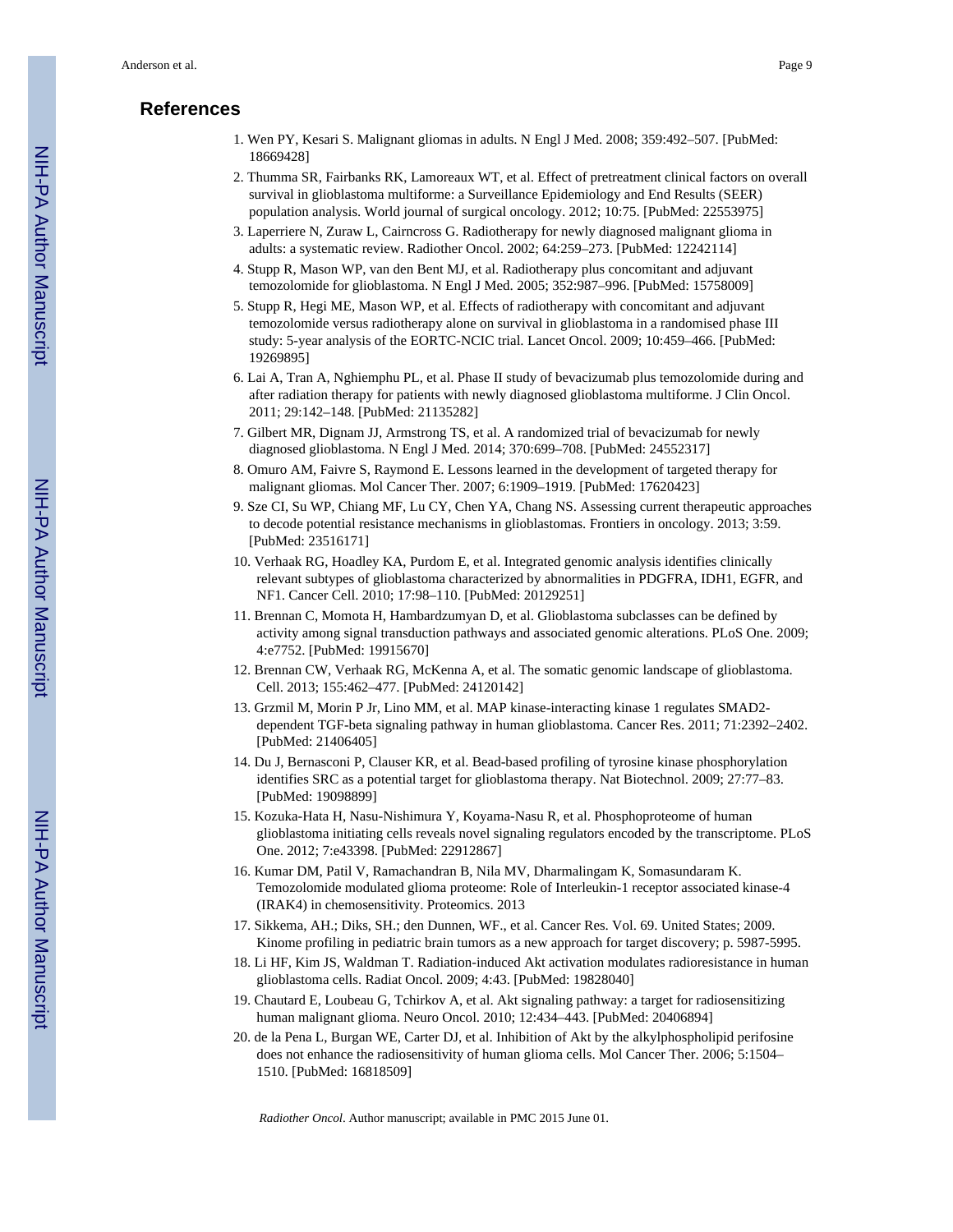- 21. Tamura K, Aoyagi M, Wakimoto H, et al. Accumulation of CD133-positive glioma cells after high-dose irradiation by Gamma Knife surgery plus external beam radiation. J Neurosurg. 2010; 113:310–318. [PubMed: 20205512]
- 22. Zeppernick F, Ahmadi R, Campos B, et al. Stem cell marker CD133 affects clinical outcome in glioma patients. Clin Cancer Res. 2008; 14:123–129. [PubMed: 18172261]
- 23. Karar J, Maity A. Modulating the tumor microenvironment to increase radiation responsiveness. Cancer Biol Ther. 2009; 8:1994–2001. [PubMed: 19823031]
- 24. Said HM, Hagemann C, Staab A, et al. Expression patterns of the hypoxia-related genes osteopontin, CA9, erythropoietin, VEGF and HIF- 1alpha in human glioma in vitro and in vivo. Radiother Oncol. 2007; 83:398–405. [PubMed: 17524506]
- 25. Lammering G, Valerie K, Lin PS, Hewit TH, Schmidt-Ullrich RK. Radiation-induced activation of a common variant of EGFR confers enhanced radioresistance. Radiother Oncol. 2004; 72:267– 273. [PubMed: 15450724]
- 26. Hegi ME, Liu L, Herman JG, et al. Correlation of O6-methylguanine methyltransferase (MGMT) promoter methylation with clinical outcomes in glioblastoma and clinical strategies to modulate MGMT activity. J Clin Oncol. 2008; 26:4189–4199. [PubMed: 18757334]
- 27. Johannessen TC, Prestegarden L, Grudic A, Hegi ME, Tysnes BB, Bjerkvig R. The DNA repair protein ALKBH2 mediates temozolomide resistance in human glioblastoma cells. Neuro Oncol. 2013; 15:269–278. [PubMed: 23258843]
- 28. Suk K. Proteomic analysis of glioma chemoresistance. Current neuropharmacology. 2012; 10:72– 79. [PubMed: 22942880]
- 29. Blume-Jensen P, Hunter T. Oncogenic kinase signalling. Nature. 2001; 411:355–365. [PubMed: 11357143]
- 30. Zhang J, Yang PL, Gray NS. Targeting cancer with small molecule kinase inhibitors. Nat Rev Cancer. 2009; 9:28–39. [PubMed: 19104514]
- 31. Kitange GJ, Mladek AC, Carlson BL, et al. Inhibition of histone deacetylation potentiates the evolution of acquired temozolomide resistance linked to MGMT upregulation in glioblastoma xenografts. Clin Cancer Res. 2012; 18:4070–4079. [PubMed: 22675172]
- 32. Agnihotri S, Gajadhar AS, Ternamian C, et al. Alkylpurine-DNA-N-glycosylase confers resistance to temozolomide in xenograft models of glioblastoma multiforme and is associated with poor survival in patients. J Clin Invest. 2012; 122:253–266. [PubMed: 22156195]
- 33. Oliva CR, Nozell SE, Diers A, et al. Acquisition of temozolomide chemoresistance in gliomas leads to remodeling of mitochondrial electron transport chain. J Biol Chem. 2010; 285:39759– 39767. [PubMed: 20870728]
- 34. Jarboe JS, Jaboin JJ, Anderson JC, et al. Kinomic profiling approach identifies Trk as a novel radiation modulator. Radiother Oncol. 2012; 103:380–387. [PubMed: 22561027]
- 35. Gold DL, Miecznikowski JC, Liu S. Error control variability in pathway-based microarray analysis. Bioinformatics. 2009; 25:2216–2221. [PubMed: 19561020]
- 36. Haralambieva IH, Oberg AL, Ovsyannikova IG, et al. Genome-wide characterization of transcriptional patterns in high and low antibody responders to rubella vaccination. PLoS One. 2013; 8:e62149. [PubMed: 23658707]
- 37. Umicevic Mirkov M, Cui J, Vermeulen SH, et al. Genome-wide association analysis of anti-TNF drug response in patients with rheumatoid arthritis. Annals of the rheumatic diseases. 2013; 72:1375–1381. [PubMed: 23233654]
- 38. Jarboe JS, Anderson JC, Duarte CW, et al. MARCKS regulates growth and radiation sensitivity and is a novel prognostic factor for glioma. Clin Cancer Res. 2012; 18:3030–3041. [PubMed: 22619307]
- 39. Sarkaria JN, Carlson BL, Schroeder MA, et al. Use of an orthotopic xenograft model for assessing the effect of epidermal growth factor receptor amplification on glioblastoma radiation response. Clin Cancer Res. 2006; 12:2264–2271. [PubMed: 16609043]
- 40. Grzmil M, Hemmings BA. Deregulated signalling networks in human brain tumours. Biochim Biophys Acta. 2010; 1804:476–483. [PubMed: 19879382]
- 41. Perry J, Okamoto M, Guiou M, Shirai K, Errett A, Chakravarti A. Novel therapies in glioblastoma. Neurology research international. 2012; 2012:428565. [PubMed: 22530121]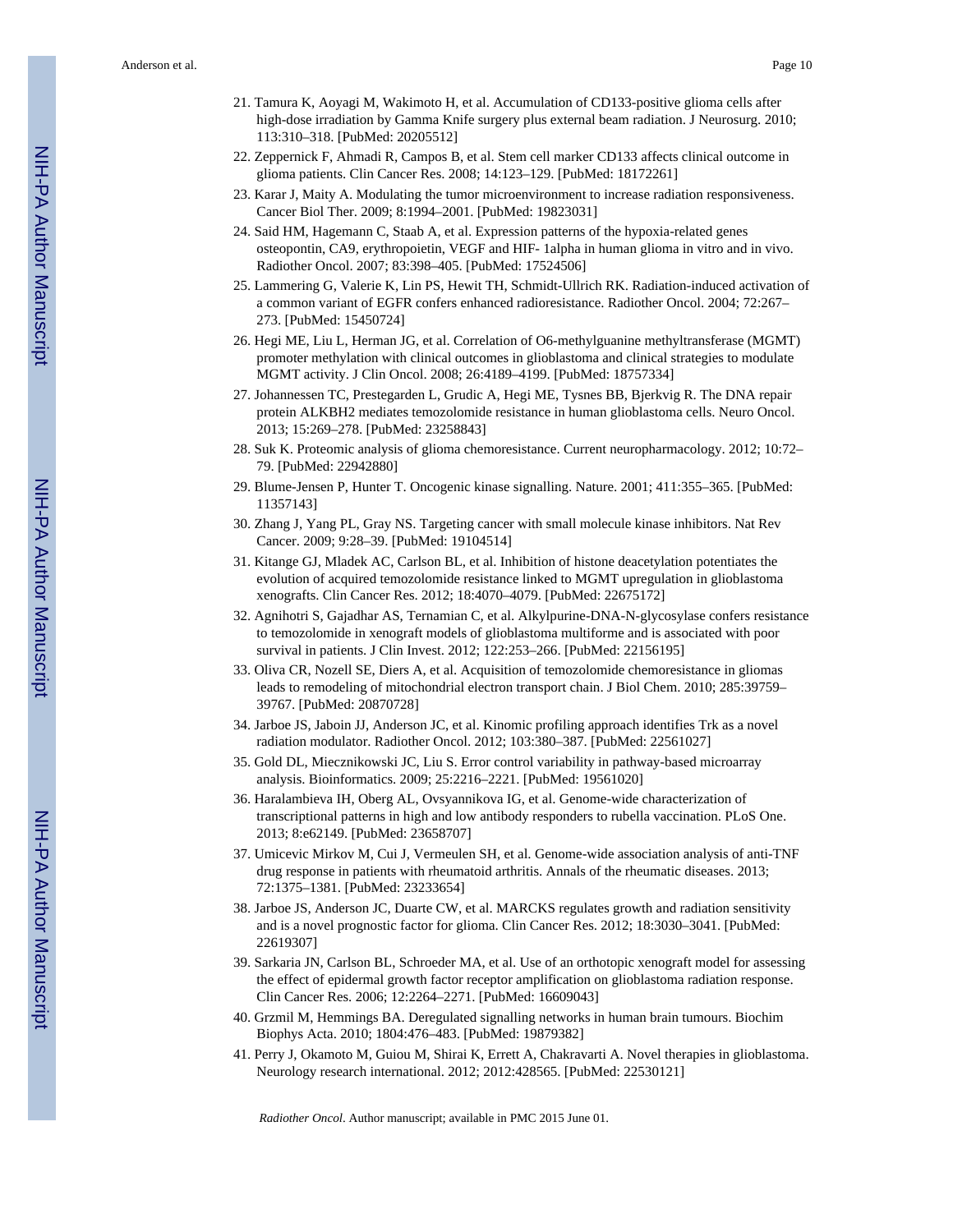- 42. Chamberlain, MC.; Lassman, AB.; Iwamoto, FM. Neurology. Vol. 74. United States; 2010. Patterns of relapse and prognosis after bevacizumab failure in recurrent glioblastoma; p. 1239-1241.
- 43. Ahmad I, Iwata T, Leung HY. Mechanisms of FGFR-mediated carcinogenesis. Biochim Biophys Acta. 2012; 1823:850–860. [PubMed: 22273505]
- 44. Jones DT, Hutter B, Jager N, et al. Recurrent somatic alterations of FGFR1 and NTRK2 in pilocytic astrocytoma. Nat Genet. 2013; 45:927–932. [PubMed: 23817572]
- 45. Singh D, Chan JM, Zoppoli P, et al. Transforming fusions of FGFR and TACC genes in human glioblastoma. Science. 2012; 337:1231–1235. [PubMed: 22837387]
- 46. Natarajan M, Hecker TP, Gladson CL. FAK signaling in anaplastic astrocytoma and glioblastoma tumors. Cancer J. 2003; 9:126–133. [PubMed: 12784878]
- 47. Yoon CH, Kim MJ, Kim RK, et al. c-Jun N-terminal kinase has a pivotal role in the maintenance of self-renewal and tumorigenicity in glioma stem-like cells. Oncogene. 2012; 31:4655–4666. [PubMed: 22249269]
- 48. Mendes KN, Wang GK, Fuller GN, Zhang W. JNK mediates insulin-like growth factor binding protein 2/integrin alpha5-dependent glioma cell migration. Int J Oncol. 2010; 37:143–153. [PubMed: 20514406]
- 49. Versele M, Talloen W, Rockx C, et al. Response prediction to a multitargeted kinase inhibitor in cancer cell lines and xenograft tumors using high-content tyrosine peptide arrays with a kinetic readout. Mol Cancer Ther. 2009; 8:1846–1855. [PubMed: 19584230]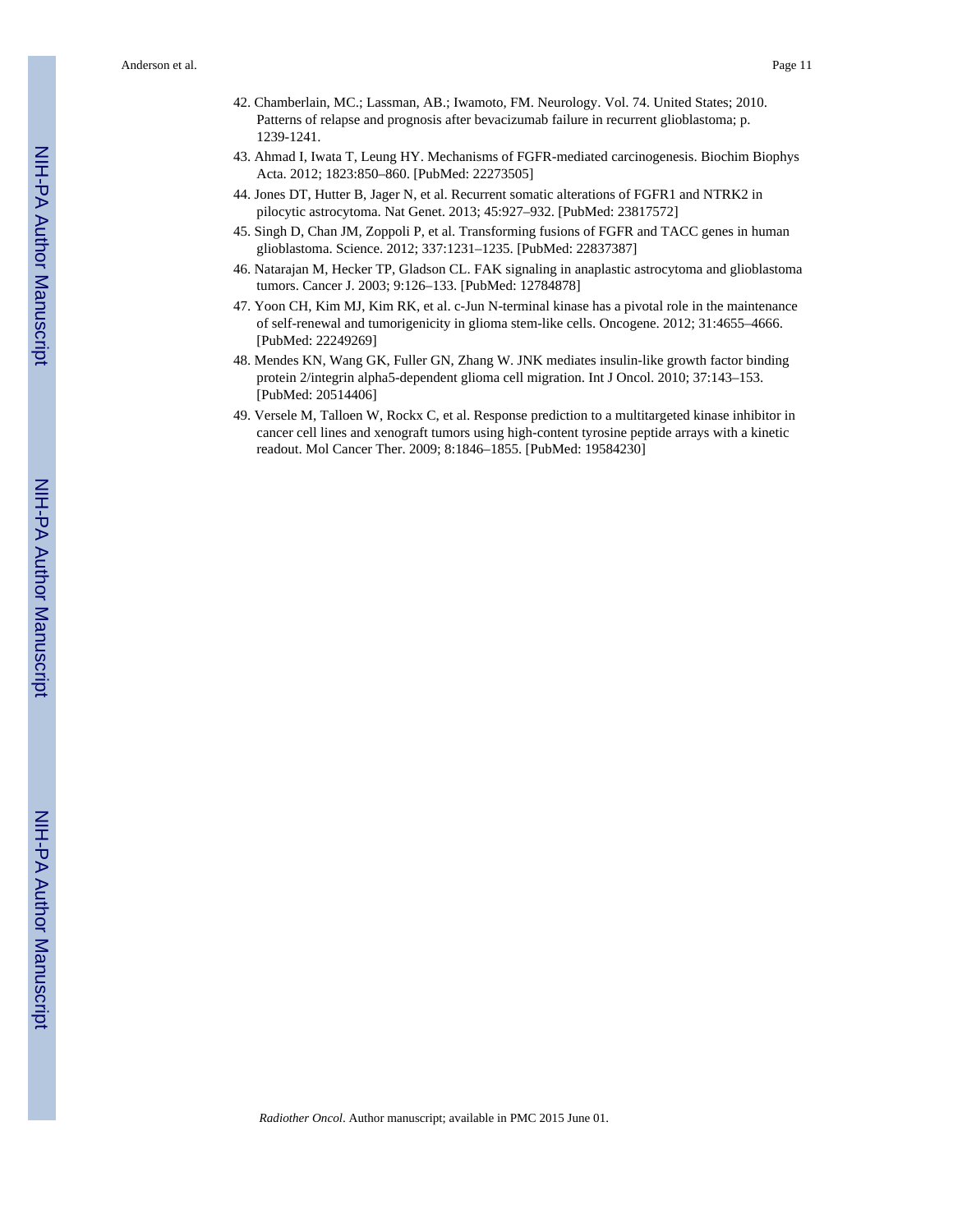

#### **Figure 1.**

Schematic of study design and analytical flow. The chip based PamStation®12 platform utilizes a 3D matrix with kinase specific 12–15 amino acid peptides with 1–5 phosphorylatable residues. Lysates are pumped through and phosphorylate residues that are detected using FITC conjugated phosphomotif specific antibodies that are visualized using a CCD camera and analyzed with Evolve and BioNavigator software packages. Treatment sensitive v. resistant tumor kinomic profiles are compared and significant substrates are identified. These are then analyzed for upstream kinase prediction and network mapping.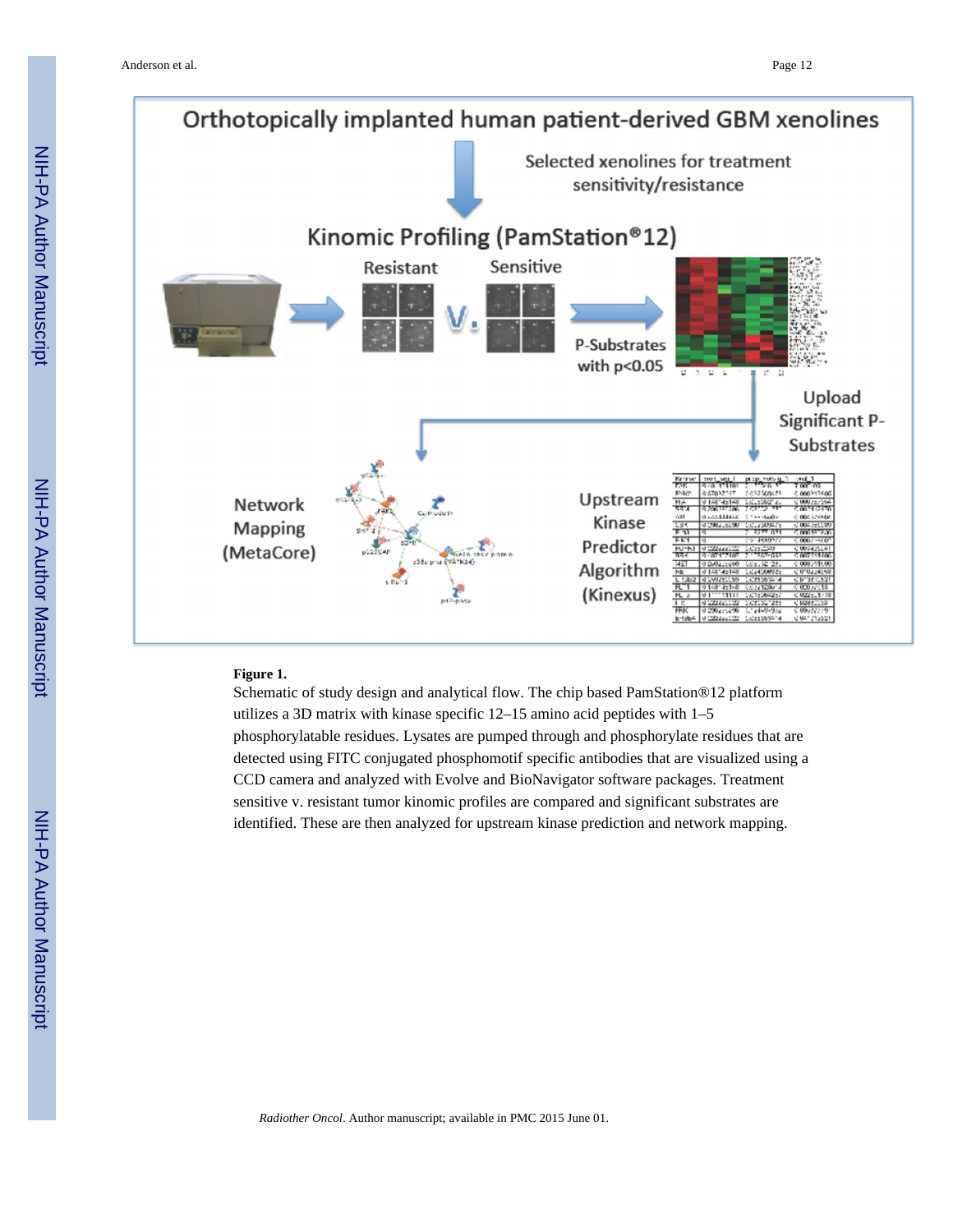Anderson et al. Page 13





|           |      | R S<br>22 14 12 39 6 10 15 59 |      | $R$ S S                            | R                    | - S  | - S  |
|-----------|------|-------------------------------|------|------------------------------------|----------------------|------|------|
| PY-FAK    |      |                               |      |                                    |                      |      |      |
| Total FAK | 0.04 | 0.19                          |      | $0.04$ $0.12$ $0.10$ $1.00$ $0.14$ |                      |      | 0.00 |
| Actin     | 0.14 | 1.00                          |      | 0.28 0.60 0.33 0.74 0.63           |                      |      | 0.07 |
|           | 0.94 | 0.84                          | 1.00 |                                    | $0.82$ $0.78$ $0.82$ | 0.90 | 0.95 |

#### **Figure 2.**

Kinomic profiling of radiation resistance. Unsupervised hierarchical clustering of variance filtered (var>0.65) kinomic peptide phosphorylation signal (mean of 3 biological replicates) is shown for the 8 tumors with known radiation sensitivity as a heatmap (red indicating decreased signal, and green indicating increased signal) (A). Phosphosubstrates (each peptide is listed as gene name with numbers indicating the amino acids spanning the phosphorylatable substrate, i.e., GRIK2\_708\_720 is a peptide derived from GRIK2 amino acids 708–720) that were significantly altered in radiation resistant tumors ( $p<0.05$  with FDR<0.5) are shown as a hierarchical clustered heatmap (red indicating decreased signal, and green indicating increased signal) (B). Immunoblots of anti-phosphotyrosine 397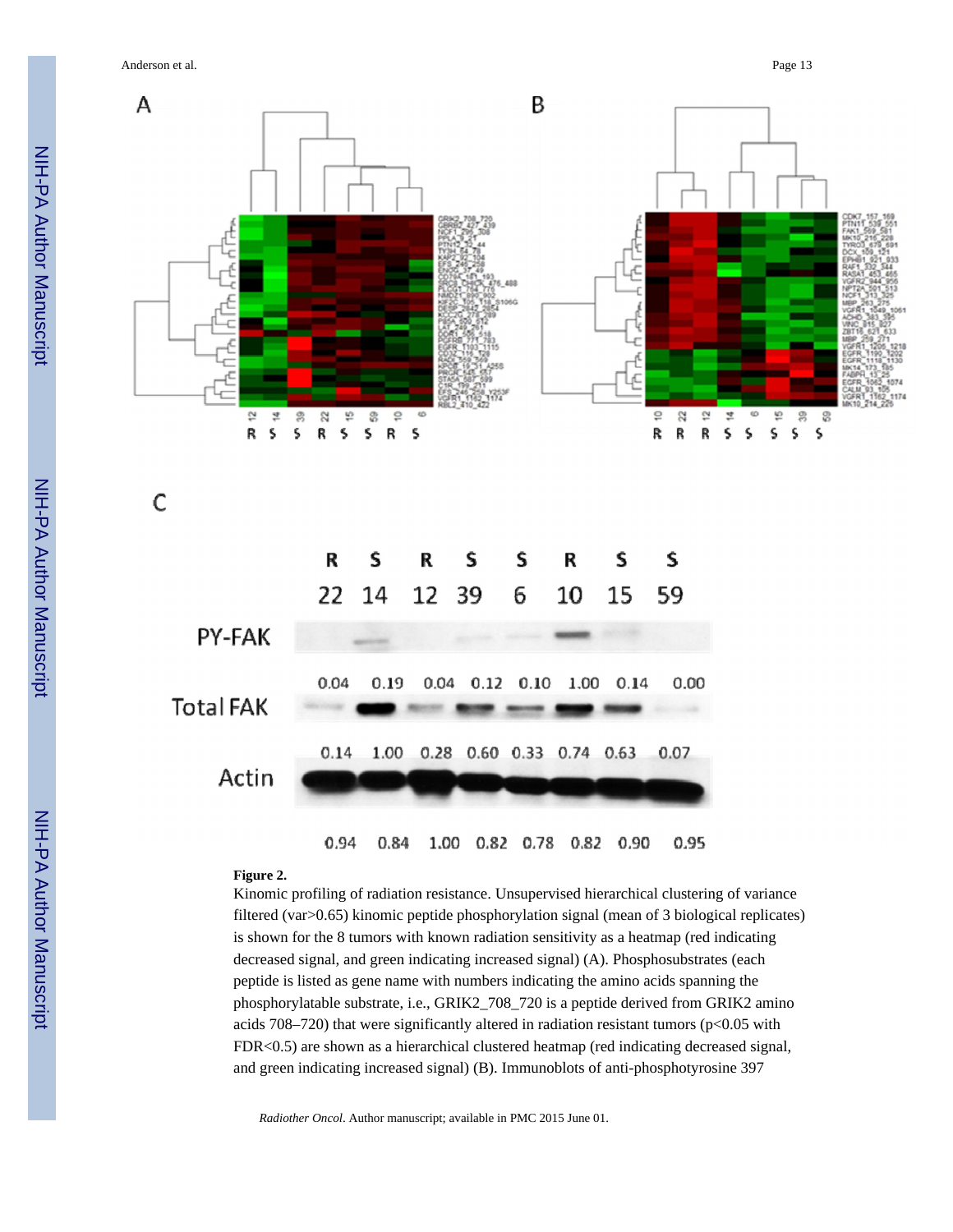Anderson et al. Page 14

(pY397) FAK, total FAK, and actin are shown for each GBM xenoline with densitometry values indicated below the blots (C).

NIH-PA Author Manuscript NIH-PA Author Manuscript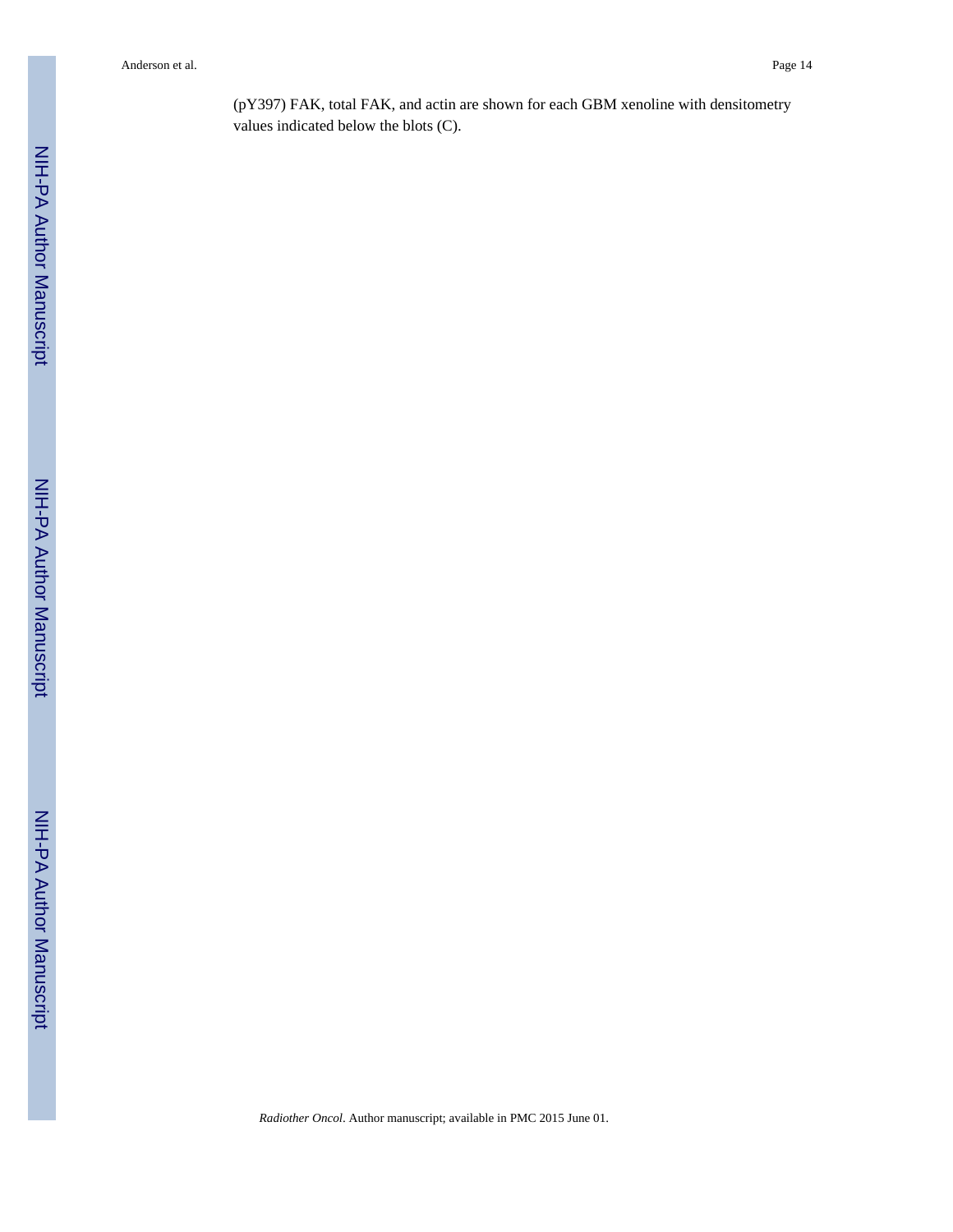Anderson et al. Page 15



#### **Figure 3.**

Kinomic profiling of temozolomide resistance. Unsupervised hierarchical clustering of variance filtered (var>0.75) kinomic peptide phosphorylation signal (mean of 3 biological replicates) is shown for the 5 tumor pairs (parent and TMZ-resistant daughter indicated by "T") as a heatmap (red indicating decreased signal, and green indicating increased signal) (A). Parent gene uniprot ID's of significantly altered peptides ( $p<0.05$  and FDR $<0.1$ ) in the TMZ resistant GBM39 (B) or GBM59 (C) were mapped to Direct Interactions Networks using MetaCore. Blue circles indicate increased nodes, red circles indicate decreased nodes, green lines indicate positive interactions with red lines indicating negative interactions with direction of interactions annotated with arrows.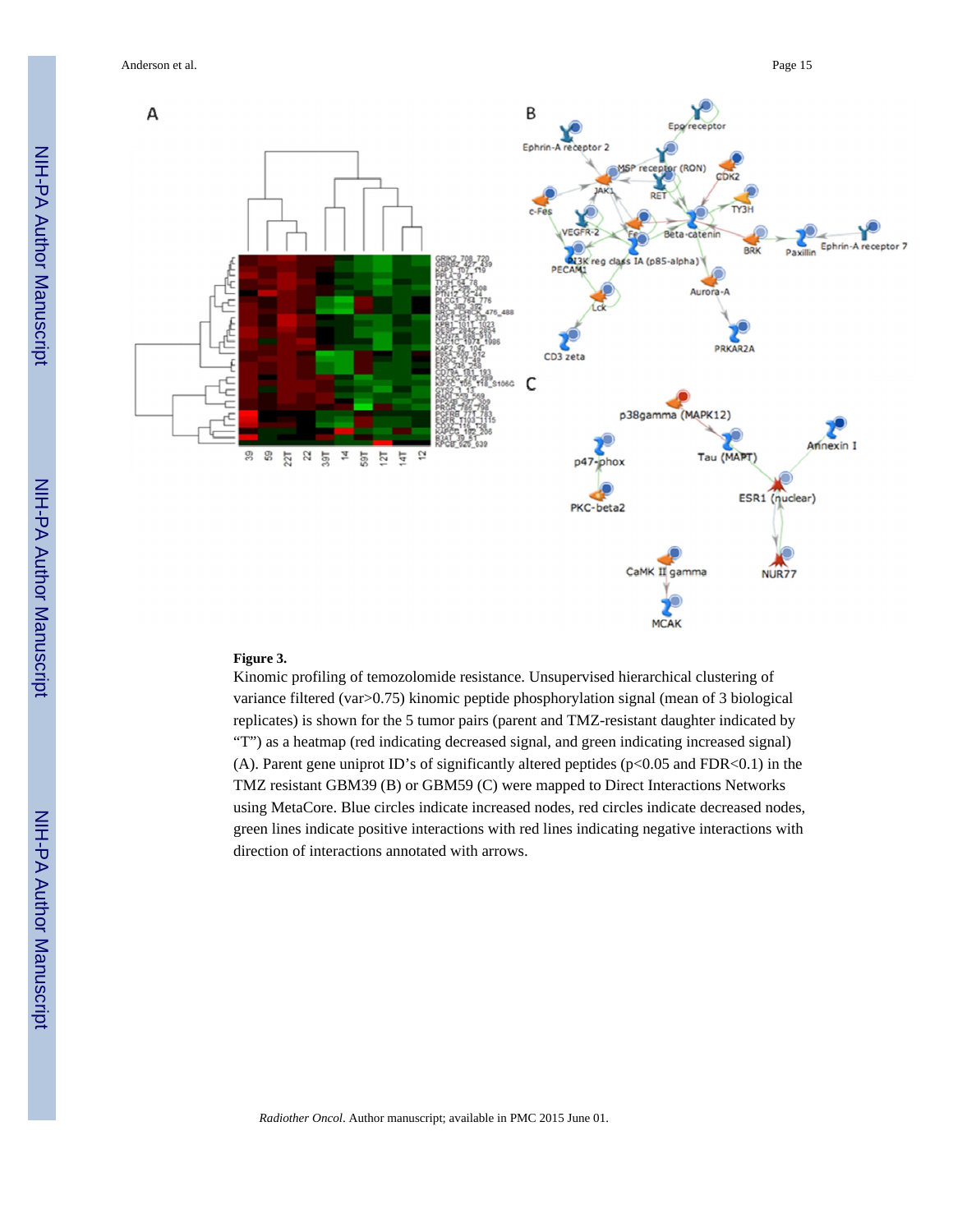#### **Table 1**

#### **GBM Xenolines**

Orthotopically implanted patient-derived xenografts (xenolines) that were examined including the survival in days of intracranially-implanted parent tumor without TMZ therapy and chronically treated TMZ daughter xenoline tumor receiving TMZ. GBM 6, 10 and 15 tumors did not have TMZ isogenic lines. Radiation sensitivity status (for the parent tumors) and molecular subtypes are indicated based on CLANC algorithm. For GBM ortho 39, two of the 3 biological replicates were of classical molecular subtype while one replicate was of the neural subtype.

| Tumor        | <b>Survival Parent/TMZ</b><br>Daughter (in days) | <b>Radiation Sensitivity</b> | Molecular subtype |
|--------------|--------------------------------------------------|------------------------------|-------------------|
| GBM ortho 12 | 18/26                                            | Resistant                    | Classical         |
| GBM ortho 14 | 27/19                                            | Sensitive                    | Classical         |
| GBM ortho 22 | 16/21                                            | <b>Resistant</b>             | Mesenchymal       |
| GBM ortho 39 | 29/25                                            | Sensitive                    | Classical/Neural  |
| GBM ortho 59 | 28/27                                            | Sensitive                    | Mesenchymal       |
| GBM ortho 10 | 29/NA                                            | <b>Resistant</b>             | Classical         |
| GBM ortho 15 | 24/NA                                            | Sensitive                    | Classical         |
| GBM ortho 6  | 25/NA                                            | Sensitive                    | Classical         |